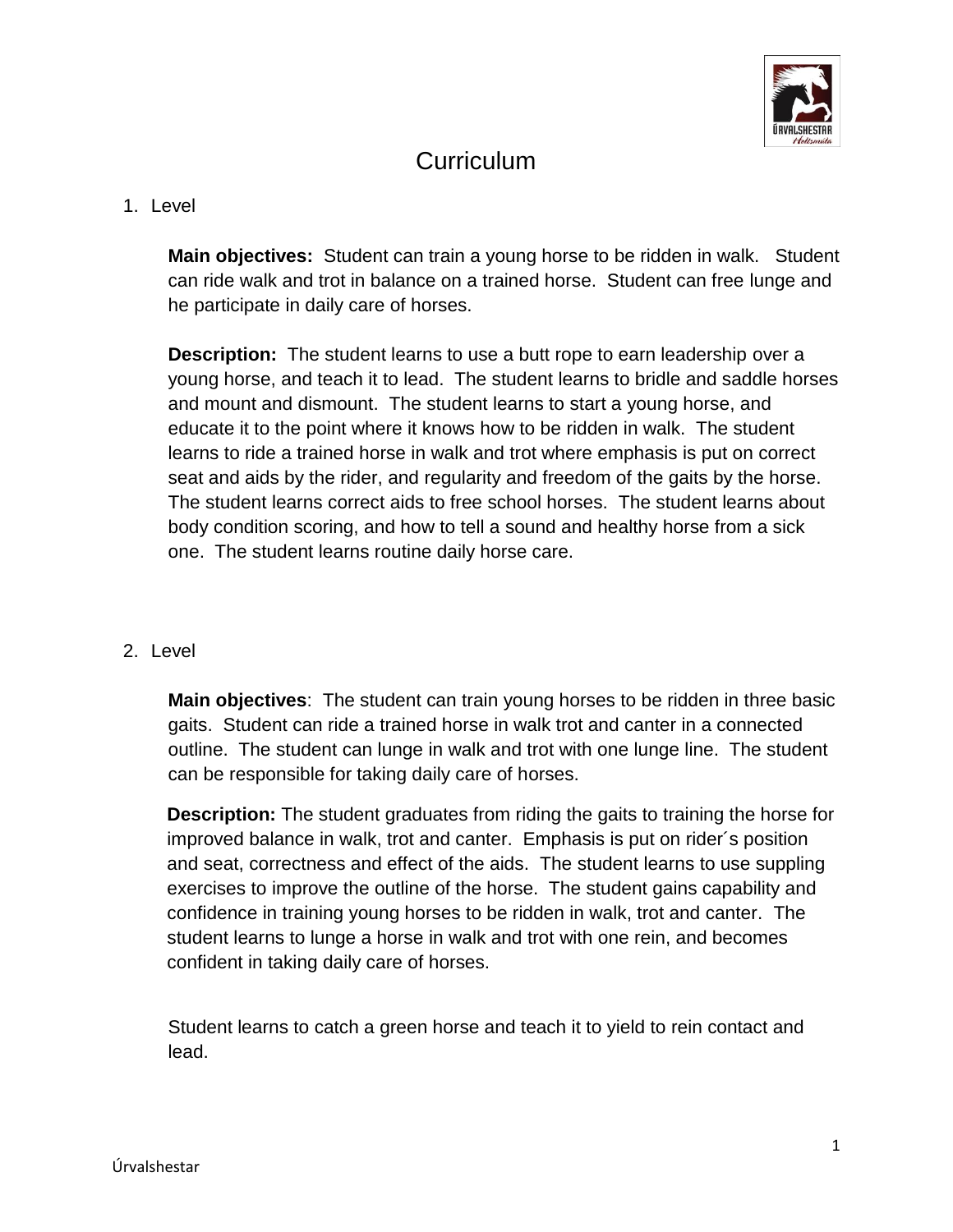

3. Level

**Main objectives:** The student can ride tolt and use suppling exercises to improve the gaits of the horse. The student can pull shoes and clip hooves. The student can calculate nutritional requirements.

**Description:** Emphasis is put on riding and training tolt, in addition to more advanced training of walk, trot and canter. The student becomes confident in riding exercises to create and develop looseness and suppleness in the horse. The student becomes confident in removing shoes and cutting hooves. The student learns to calculate nutritional requirements and make feeding plans.

## 4. Level

**Main objectives:** Rider can train walk, trot, canter and tolt in correct outline at different speed. Student can use collective exercises in the training of a horse. The student can lunge a horse with two reins in walk and trot.

**Description:** More advanced training of walk, trot, canter and tolt with emphasis on understanding and practicing how exercises developing looseness, suppleness and collection help with strength and flexibility of the horse, and hence, further improvement of the gaits. The student learns to shorten and lengthen the stride in those four gaits. The student learns to lunge a horse with two reins in walk and trot.

5. Level

**Main objectives:** Student learns to ride and train flying pace.

**Description:** The student learns to ride and train flying pace and recognize problems with beat. The student learns to prepare the horse for pace training, bringing the horse into pace, riding the pace and slowing down from pace in balance back to a walk.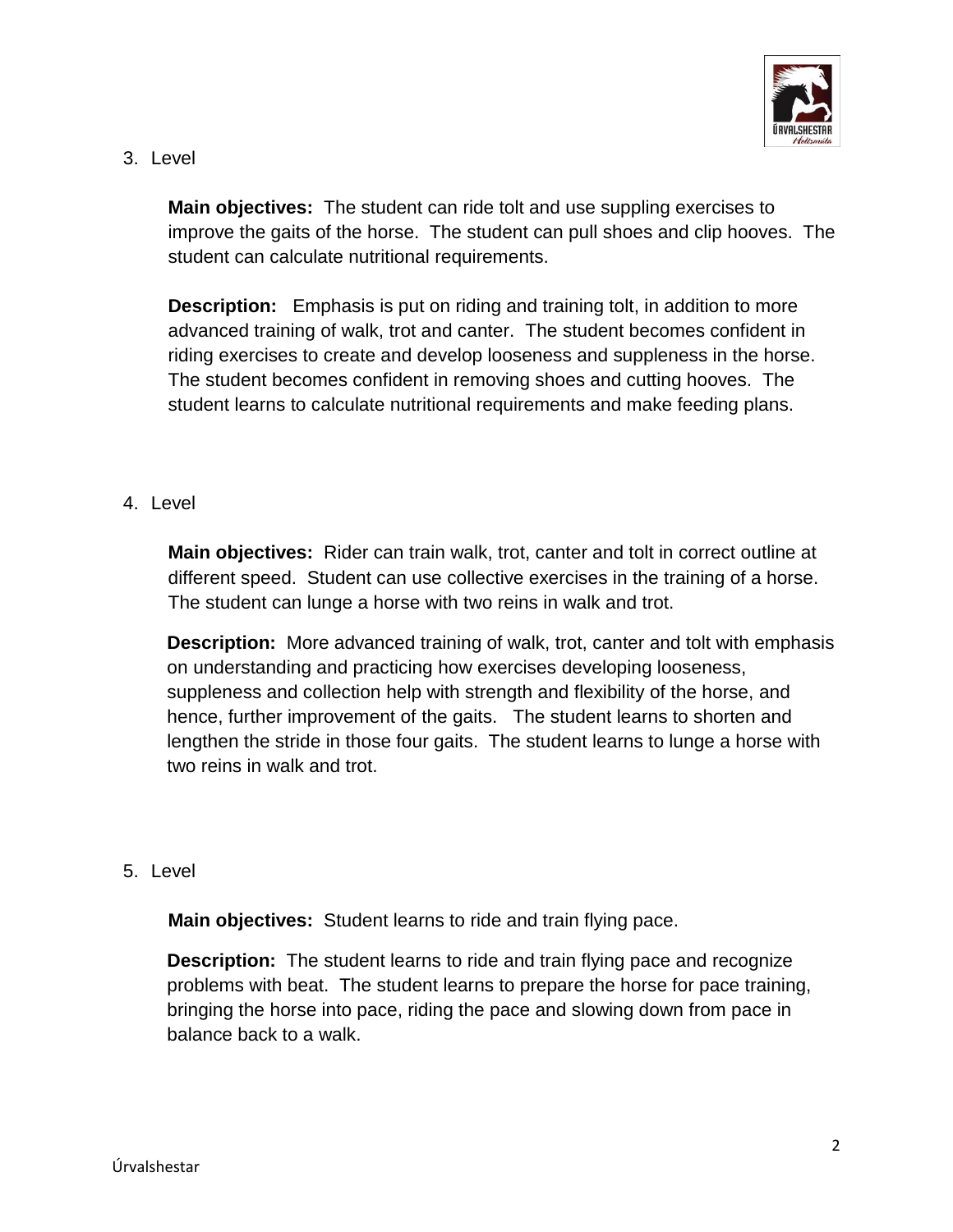

6. Level

**Main objectives:** The student gains experience in competition, and passes this final level in the Úrvalshestar work study program by earning minimum points in formal competition.

**Description:** The student learns about rules and regulations in competition for the Icelandic horse. To pass this level he / she has to furthermore choose at least 4 of the following 7 disciplines and score the appropriate minimum. (It is required that that student rides at least one tolt discipline and five gait):

Tölt: T1 or T3 min score 5,2 Tölt: T2 or T4 min score 5,2 Four gait: V1 or V2 min score 5,0 Five gait: F1 or F2 min score 5,0 Pace test: PP1 or PP2 score 5,0 A-class: min score 8,0 B-class: min score 8,0

7. Level - Horse production level

**Main objectives:** The student learns about reproductive physiology of the mare and stallion. The Breeding evaluation system of the Icelandic horse is covered and breeding judgement explained for conformation and riding abilities. The student learns about evaluation of young horses and color genetics.

**Description:** Participants learn through lectures and demonstrations the principles of reproductive physiology, and participate in breeding horses and taking care of the new born foal. Lectures include topics on the blup system, WorldFengur, and color genetics. Students learn to use the international scale of judging breeding horses both for conformation and riding abilities, and perform applied evaluation of young horses.

To participate in, and finish the Horse production level the student does not have to finish any other levels before, but has to be confident in handling horses.

At the completion of the working study program:

The student can start a young horse and train it to be a safe riding horse in all gaits. The student has experience in competition. The student can be held responsible